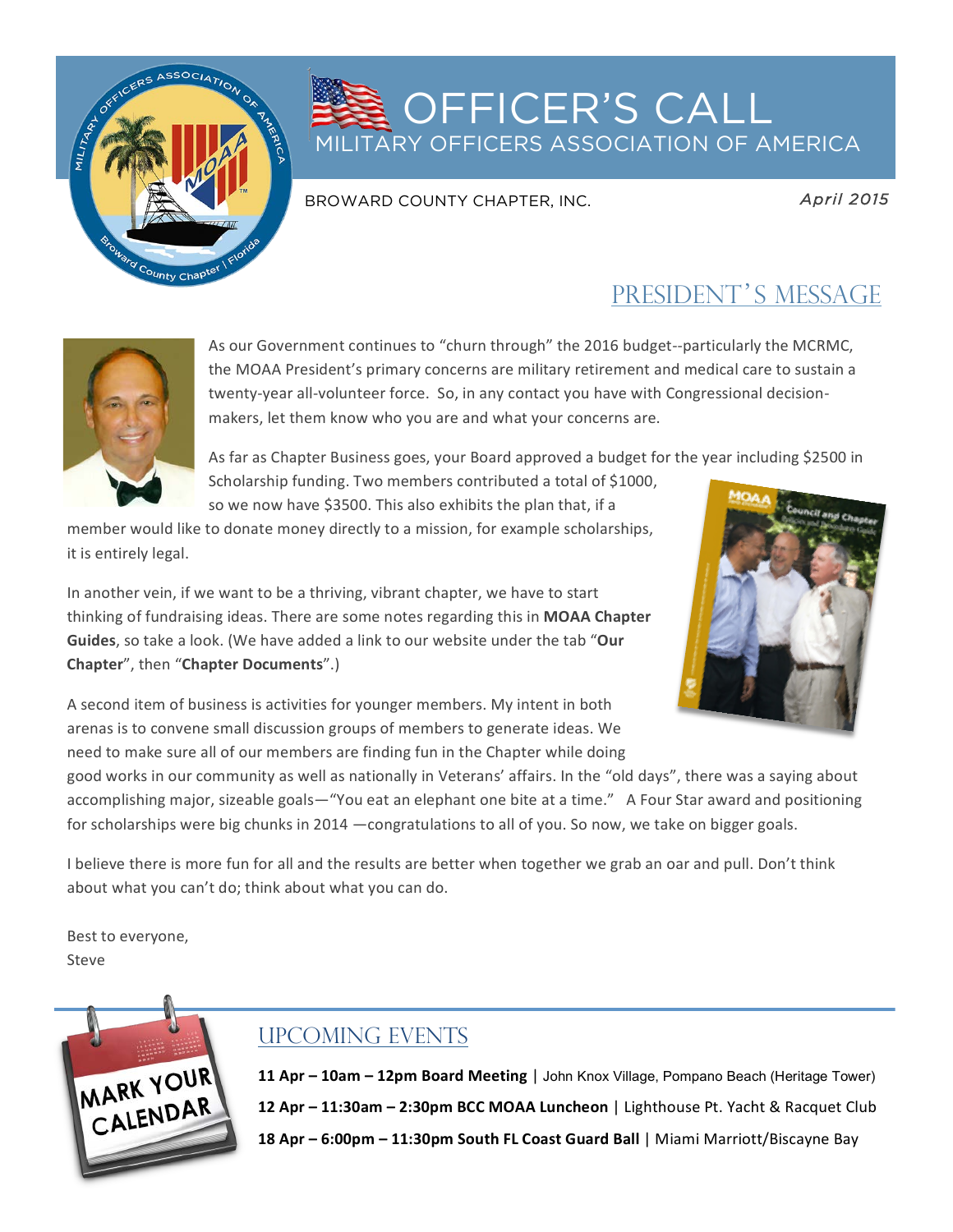OFFICER'S CALL | MILITARY OFFICERS ASSOCIATION OF AMERICA **| April 2015 | Pg. 2** 

 $\mathcal{T}_{\mathcal{A}}$  (the text)  $\mathcal{T}_{\mathcal{A}}$  (the text)  $\mathcal{T}_{\mathcal{A}}$  (the text)  $\mathcal{T}_{\mathcal{A}}$  (the text)  $\mathcal{T}_{\mathcal{A}}$ 



### CHAPTER CONCERNs AND INFORMATION

Please provide illness or other caring information regarding our members to our **Chaplain/Personal Affairs Chairman or 3rd VP (Personal Affairs, Awards.)**

This recurring column will provide Chapter members with the opportunity to share joys and information with each other and strengthen the bond we have as brother and sister officers and families of our nation's military veterans.

#### *Chapter elected officers include:*

*President*: LTC Steven Bettner | USA 954.942.3651 *1st Vice President*: LtCol David Harper | USAF 954.249.8868; *Programs, JROTC, Funding 2nd Vice President*: 1LT Michael Hunt | USA 954.439.8925, *Membership 3rd Vice President*: MAJ Fred Richards | USAF 305.915.8322; *Personal Affairs & Awards Secretary*: Jean Bettner 954-942-3651 *Treasurer*: LtCol Charles Radoy, USAF 561.733.7276 *Chaplain*: LTC Ronald Burgess |USA 954.450.8823

# HAPPY EASTE

#### **The Extravagance of God**

Springtime and the weeks after Passover and Easter is a good time to think about God's extravagance toward us. The word extravagance has a bad connotation for most of us. We usually think of it in terms of wasteful spending of money. We say a person has extravagant ideas, lives beyond his means, and goes beyond the limits of what is reasonable and moderate. However, when we look about us, we see everywhere evidences of the extravagance of God. One of our cardinal sins is that of trying to wall Him up, confine Him to our human limitations, think of Him in terms of our own limited vision.

God's extravagance is evident in nature—the glory of a sunset, the majesty of the mountains, the vastness of the sea. It is also evident in Passover and Easter. How stingy we are in our concept of God's greatness. God is lavishly, excessively, outrageously loving in every iota of His infinite being. It's His nature. When we realize just how extravagant and outrageous His love is for us, it unleashes in our hearts and minds in an extravagance of devotion that transforms life into an experience previously inconceivable.

Consider the kind of extravagant love the Father has lavished on us— He calls us children of God! When we feel like we are not good enough to be loved by God, we should remember that God's love is greater than our doubts. We must silence the sounds of condemnation so we can hear the voice of God's loving assurance and remember that He has selected us to be part of His family—with all of our faults and our God-given potential.

Our response to human events must be one of faith in an extravagant God who is the father of all men and active in human affairs. We have the awesome responsibility to be a part of the extravagance of God's new creation, observing world events and try to discern divine purpose in them and move in that direction.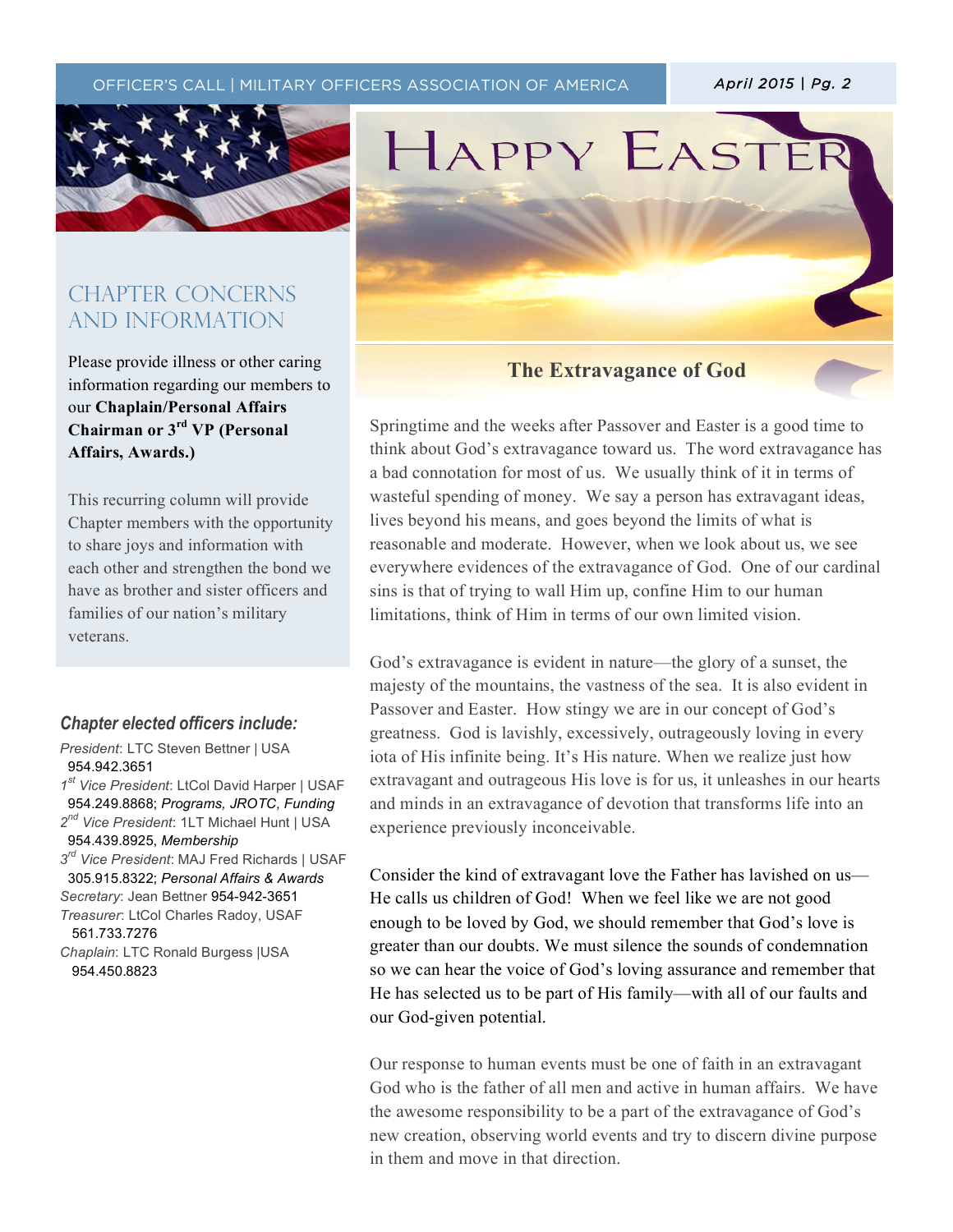#### OFFICER'S CALL | MILITARY OFFICERS ASSOCIATION OF AMERICA

April 2015 | Pg. 3



## **CHAPTER HAPPENINGS** 'Today's Army' Presentation at March Luncheon

**Broward County Army Recruiting Command** presents "Today's Army" at the March Luncheon.

The Broward County Company Commander and 1st Sergeant presented an overview outlining the status of Army recruiting for this year. They discussed how difficult it is just to qualify; just one in ten qualifies based on school and social records. Florida has little problem making its goals, whereas the Northeast U.S. almost always falls short.

The program ended due to time constraints - not because of lack of interest or questions.



LTC Steve Bettner, USA (Ret), presenting Chapter Certificate of Appreciation to MAJ Greg Shepard, USA, for the "Today's Army" presentation.



LTC Leo Gray, Pam Shepard, MAJ Greg Shepard, Lynn Warrick, 1st Sgt Richard Conner, Barbara Boynton, Loretta Young and Fred Richards gather after the Luncheon.

COL Richard Louis Evans (USAF, Ret) Born Aug 1, 1921 in Kalamazoo, Mich., passed into our Lord's care March 27, 2015. Survived by his loving wife of 70 years, Maggie, daughter Nancy (Norm) Rack, grandchildren Tina-Margaret Steele, Todd (Rebekka) Trahan, greatgrandchildren Nicolette Steele, Tyler & Jordan Mocello, Amanda & Jason Rack.

COL Evans completed pilot training and was commissioned in August 1943. He flew in the Western Pacific & New Guinea combat campaigns during WW II, served in the Korean and Vietnam conflicts, earning the Air Medal, Meritorious Service Medal, World War II Victory Medal, and Korean and Vietnam Service Medals. He retired from active service in March 1973 making Ft. Lauderdale his home.

He was an amazing husband, father, and Gramps to his family and we are so fortunate to have had him in our lives. A celebration of his life will be held at Kraeer Funeral Home, 200 N. Federal Hwy, Pompano Beach March 31st at 4-5pm.

In lieu of flowers, the family would ask for donations made in his name to the DAV Charitable Service Trust.

# IN MEMORY OF



**COL RICHARD LOUIS EVANS COLONEL | US AIR FORCE (RETIRED)**